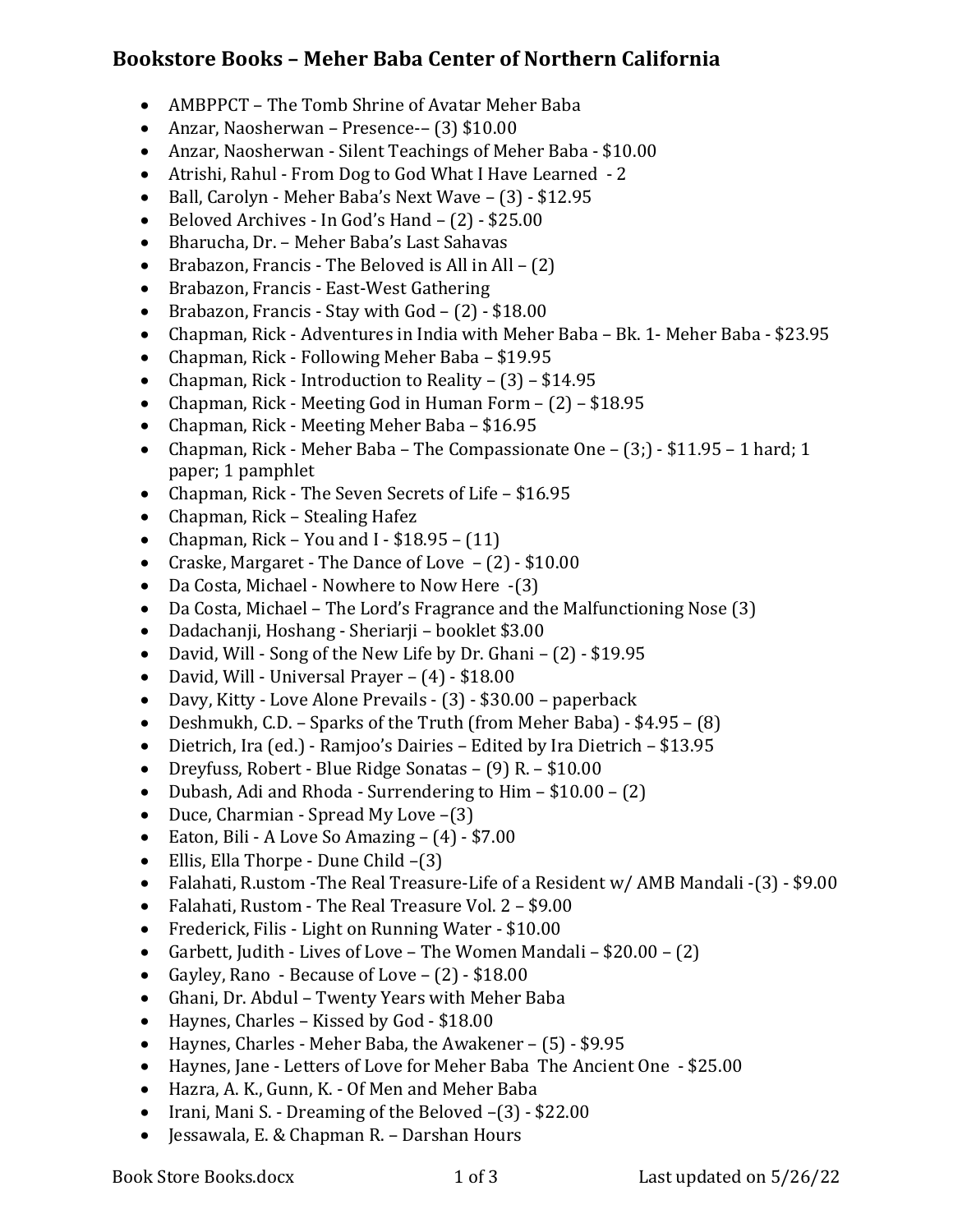# **Bookstore Books – Meher Baba Center of Northern California**

- Jessawala, Eruch That's How It Was- \$15.00
- Jessawala, Meherwan My Life with Meher Baba 49.95
- Jones, Molly Homeward Pilgrimage to India  $-$  (2)
- Kalchuri, Bhau Avatar of the Age Manifesting
- Kalchuri, Bhau Meher Roshani \$9.00 (2)
- Kalchuri, Bhau Sun Rays
- Kalchuri, Bhau While the World Slept \$18.00
- Kerkhove, R. Avatar Meher Baba, His Life, His Message, & His Followers -(3) \$6.00
- Khilnani, Girjadevi Journey to  $God (2)$
- Klein, Alice What the Heart Wants  $-$  (4) \$14.95
- Klein, Steve Fire and Smoke  $(2)$  \$9.00
- Klein, Steve O Beloved \$9.00
- Klein, Steve Praise and Complaint  $-$  (2)
- Kotwal, Najoo He Gives the Ocean \$20.00
- Ladinsky, Dan The Subject Tonight is Love  $-$  (2)
- Leet, Ben 'Poems to Avatar Meher Baba'
- Legum, Ed Meher Baba and the Five Perfect Masters
- LePage, William It So Happened \$6.95
- LePage, William The Narrow Lane \$8.00
- LePage, William Turning the  $Key $12.00$
- Lux, Kenneth Meher Baba Avatar of the Tortoise (3) \$20.00
- Meher Baba The Advancing Stream of Life  $-$  (5) \$5.00
- Meher Baba The Everything and The Nothing  $$7.95 (3)$
- Migdoll,  $\lim$  Meher Baba and Me  $(5)$  \$3.00
- Mijak, John Night Watch  $(4)$
- Mijak, John Substance and Shadow  $(2)$
- Mistry, Jim Letters from the Mandali of Meher Baba -Vol.  $1 $15.00 (2)$
- Mobed Minoo Kharas  $3$
- Moorty, Dr. Wonders of Silence  $(4) $14.00$
- Mossman, Bob Slave of Love
- Muir, Sharon Meditations in Color
- Namo Odes to the King of Hearts  $-$  \$8.00
- Natu, Bal Conversations with the Awakener \$14.00
- Natu, Bal Flowing Conversations with the Awakener \$12.00
- Natu, Bal Intimate Conversations with the Awakener \$12.00
- Natu, Bal More Conversations with the Awakener  $(3) $12.00$
- Natu, Bal Glimpses of the God-Man Vol.  $1 $10.95$
- Natu, Bal Glimpses of the God-Man Vol. 4- \$10.00
- Natu, Bal Glimpses of the God-Man Vol. 5 \$10.00
- Natu, Bal Our Constant Companion Bal Natu  $(3)$  \$6.00
- Natu, Bal Showers of Grace  $(2) $6.00$
- Natu, Bal When He Takes Over \$6.00
- Ott, Lyn and Phyllis Beautiful Souls in Ugly Cages  $$2.00 (2)$
- Ott, Phyllis Love Bade Me Welcome Phyllis Ott  $$16.95 (5)$
- Popowicz, Mirek In the Night Sky of My Soul
- Reif, Max Journey from here to Here  $(4) $10.00$